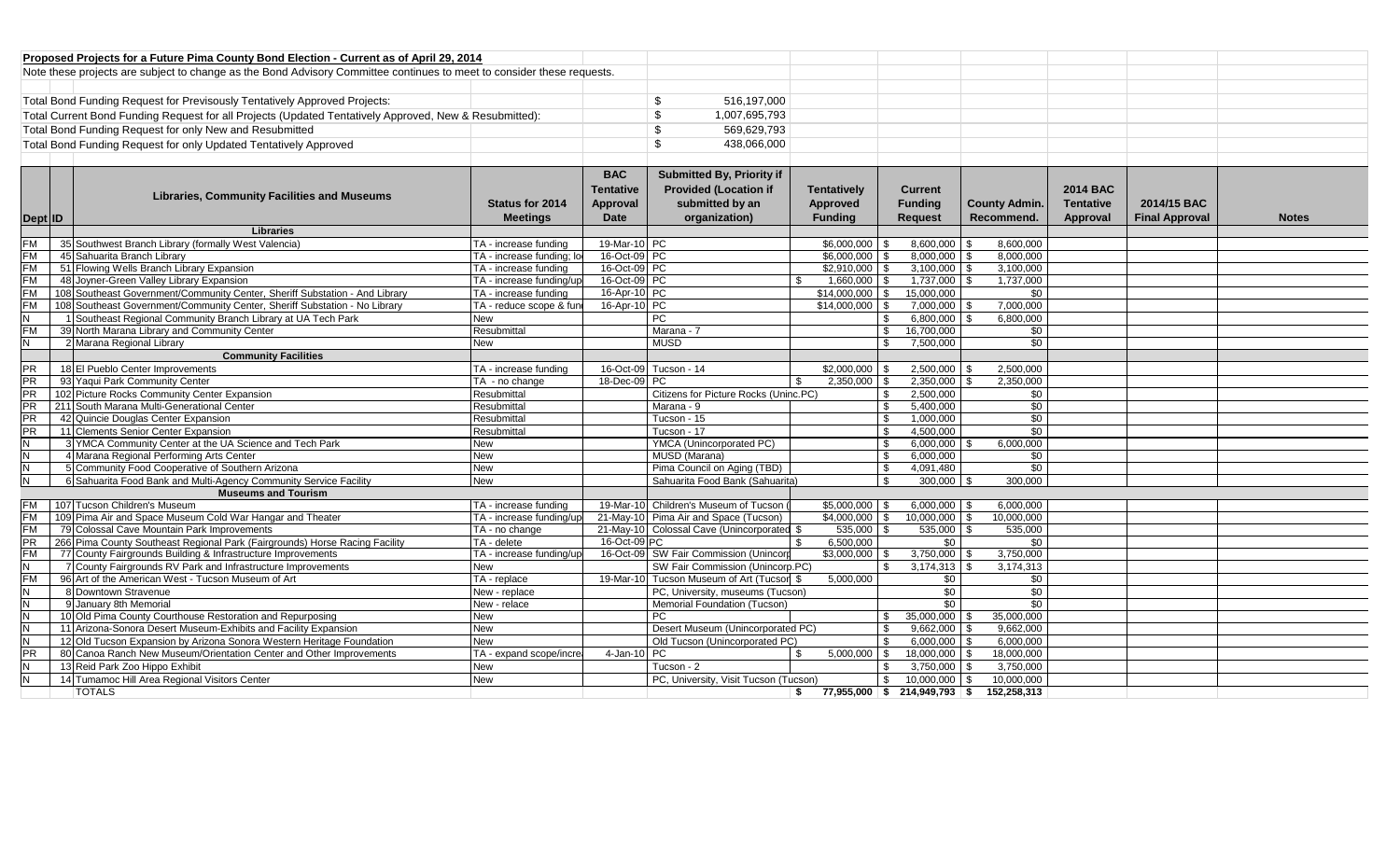|                 |                                                                              |                          | <b>BAC</b>       | Submitted By, Priority if                        |                    |                |                      |                  |                       |              |
|-----------------|------------------------------------------------------------------------------|--------------------------|------------------|--------------------------------------------------|--------------------|----------------|----------------------|------------------|-----------------------|--------------|
|                 |                                                                              |                          | <b>Tentative</b> | <b>Provided (Location if</b>                     | <b>Tentatively</b> | <b>Current</b> |                      | <b>2014 BAC</b>  |                       |              |
|                 |                                                                              | <b>Status for 2014</b>   | Approval         | submitted by an                                  | Approved           | <b>Funding</b> | <b>County Admin.</b> | <b>Tentative</b> | 2014/15 BAC           |              |
| Dept ID         | Historic, Cultural and Natural Area Conservation                             | <b>Meetings</b>          | Date             | organization)                                    | <b>Funding</b>     | <b>Request</b> | Recommend.           | Approval         | <b>Final Approval</b> | <b>Notes</b> |
|                 | <b>Historic and Cultural Resources</b>                                       |                          |                  |                                                  |                    |                |                      |                  |                       |              |
| HP              | 103 Archaeological Site Acquisitions: Marana Mounds and/or Cocoraque Butte   | TA - increase funding    | 4-Jan-10 PC      |                                                  | 1,500,000          | 4,400,000      | 4,400,000            |                  |                       |              |
| HЬ              | 111 Steam Pump Ranch Rehabilitation                                          | TA - increase funding/up | 16-Oct-09 OV - 2 |                                                  | \$2,000,000        | 5,000,000      | 5,000,000            |                  |                       |              |
| $\overline{HP}$ | 125 Ajo Curley School Gym, Town Plaza & Other Historic Buildings             | TA - update scope        | 16-Apr-10 PC     |                                                  | 1,300,000          | 1,300,000      | 1,300,000            |                  |                       |              |
| $\overline{HP}$ | 109 Vail Area Historic Sites                                                 | TA - Delete              |                  | 4-Jan-10 PC & Vail Preservation Society \$       | 250,000            | 250,000        | \$0                  |                  |                       |              |
| <b>HP</b>       | 107 Repair and Rehabilitation of Historic Buildings on County-Owned Ranches  |                          | 17-Jun-11 PC     |                                                  | 500,000            | 500,000        | 500,000              |                  |                       |              |
| <b>HP</b>       | 108 Site Interpretation/Preservation of County-owned Cultural Resource Sites |                          |                  | 4-Jan-10 PC (supported by OV-6)                  | 2,000,000          | 2,000,000      | 2,000,000            |                  |                       |              |
| $\overline{HP}$ | 115 Historic Ft. Lowell Park Master Plan Implementation                      |                          | 16-Oct-09 PC     |                                                  | 5,000,000          | 5,000,000      | 5,000,000            |                  |                       |              |
| <b>HP</b>       | 126 Dunbar School Rehabilitation                                             | <b>TA</b>                |                  | 16-Apr-10 Tucson - 24                            | 1,500,000          | 1,500,000      | 1,500,000            |                  |                       |              |
| <b>HP</b>       | 128 Performing Arts Center Rehabilitation                                    | ТA                       |                  | 16-Apr-10 Tucson - 25                            | 1,000,000          | 1,000,000      | 1,000,000            |                  |                       |              |
| N               | 15 Mission San Xavier East Tower & Façade Restoration                        | <b>New</b>               |                  | Patronato San Xavier (Unincorp.PC)               |                    | 2,500,000      | 2,500,000            |                  |                       |              |
| N               | 16 Historic Miracle Mile/Oracle Revitalization Corridor                      | <b>New</b>               |                  | Tucson - 6                                       |                    | 2,000,000      | \$0                  |                  |                       |              |
| N               | 17 Sunshine Mile - Modernist Corridor Historic Façade Rehabilitation Program | <b>New</b>               |                  | Tucson - 10                                      |                    | 2,000,000      | \$0                  |                  |                       |              |
|                 | <b>Natural Area Restoration</b>                                              |                          |                  |                                                  |                    |                |                      |                  |                       |              |
|                 | 262 Altar Valley Watershed Restoration Project                               | TA                       |                  | 15-Oct-10 Altar Valley Conserv. Alliance (1 \$   | 1,500,000          | 1,500,000      | 1,500,000            |                  |                       |              |
|                 | 20 Buffelgrass Eradication                                                   | <b>New</b>               |                  | Southern Arizona Buffelgrass Coordination Center |                    | 10,000,000     | \$0                  |                  |                       |              |
|                 | <b>Floodprone and Open Space Land Acquisitions</b>                           |                          |                  |                                                  |                    |                |                      |                  |                       |              |
| <b>FC</b>       | 2 Floodprone and Riparian Land Acquisition                                   |                          | 21-May-10 PC     |                                                  | 10,000,000         | 10,000,000     | 10,000,000           |                  |                       |              |
| OS              | 2 Habitat Protection Priorities & Associated Lands                           |                          | 16-Apr-10 PC     |                                                  | 110,000,000        | 110,000,000    | 110,000,000          |                  |                       |              |
| <b>OS</b>       | 3 Community Open Space                                                       | <b>TA</b>                | 16-Apr-10 PC     |                                                  | 10,000,000         | 10,000,000     | 10,000,000           |                  |                       |              |
|                 | <b>TOTALS</b>                                                                |                          |                  |                                                  | 146.550.000        | 168,950,000    | 154.700.000          |                  |                       |              |
|                 |                                                                              |                          |                  |                                                  |                    |                |                      |                  |                       |              |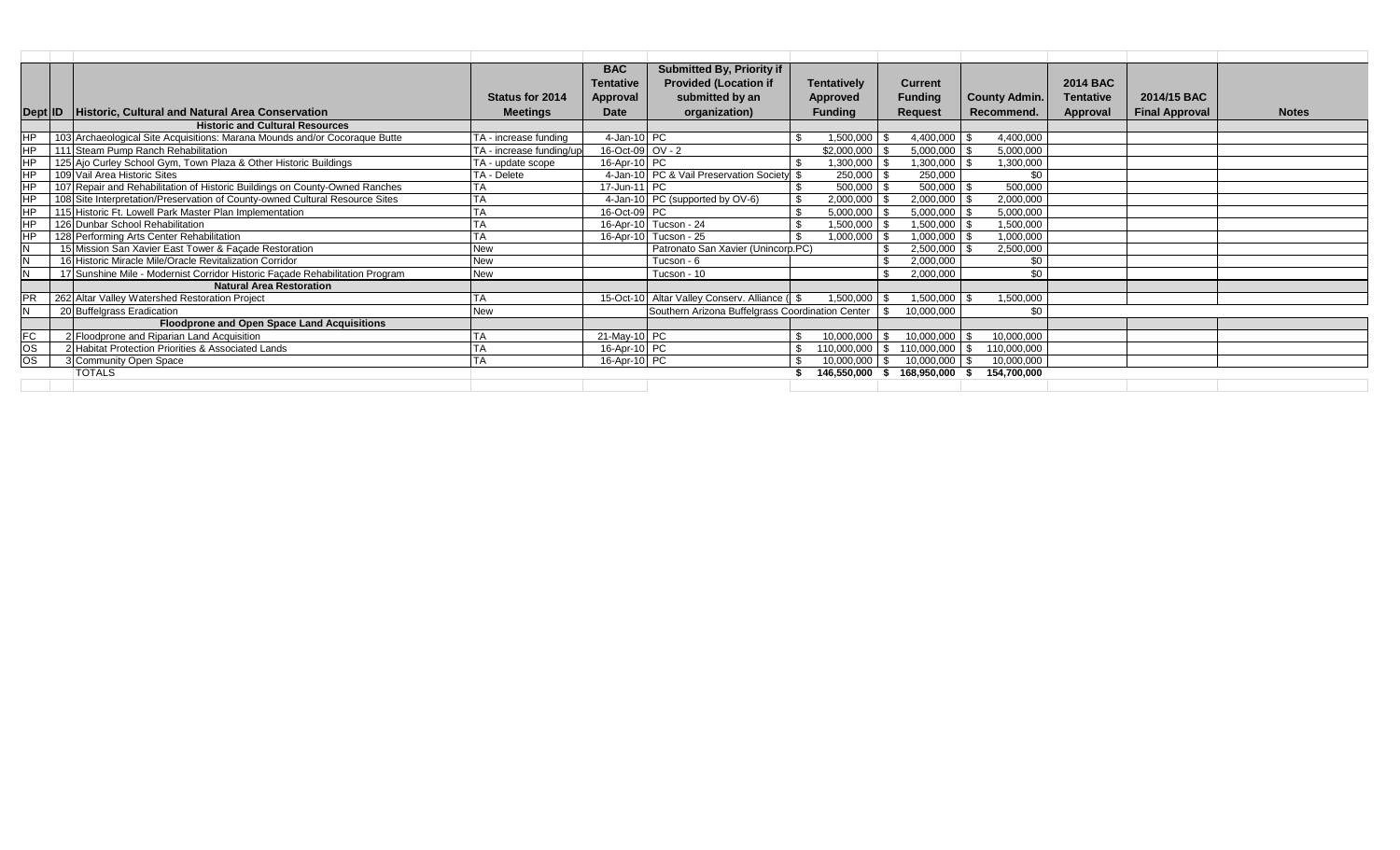|                        |         |                                                                                                           |                                                   | <b>BAC</b>                   | <b>Submitted By, Priority if</b> |                               |                             |                                    |                        |                  |                       |              |
|------------------------|---------|-----------------------------------------------------------------------------------------------------------|---------------------------------------------------|------------------------------|----------------------------------|-------------------------------|-----------------------------|------------------------------------|------------------------|------------------|-----------------------|--------------|
|                        |         |                                                                                                           |                                                   | <b>Tentative</b>             | <b>Provided (Location if</b>     |                               | <b>Tentatively</b>          | <b>Current</b>                     |                        | <b>2014 BAC</b>  |                       |              |
|                        |         | <b>Parks and Recreation</b>                                                                               | <b>Status for 2014</b>                            | <b>Approval</b>              | submitted by an                  |                               | <b>Approved</b>             | <b>Funding</b>                     | <b>County Admin.</b>   | <b>Tentative</b> | 2014/15 BAC           |              |
|                        | Dept ID |                                                                                                           | <b>Meetings</b>                                   | Date                         | organization)                    |                               | <b>Funding</b>              | <b>Request</b>                     | Recommend.             | Approval         | <b>Final Approval</b> | <b>Notes</b> |
|                        |         | <b>City of Tucson proposals</b>                                                                           |                                                   |                              |                                  |                               |                             |                                    |                        |                  |                       |              |
| <b>PR</b>              |         | 4 Udall Park Expansion (Tier 2)                                                                           | TA                                                |                              | 16-Oct-09 Tucson - 13            | <b>S</b>                      | 4,000,000                   | 4,000,000                          | 4,000,000              |                  |                       |              |
| <b>PR</b>              |         | 5 Jacobs Park Recreation Center (Tier 1)                                                                  | <b>TA</b>                                         |                              | 16-Oct-09 Tucson - 9             | $\mathbf{s}$                  | 4,000,000                   | $4,000,000$ \$                     | 4,000,000              |                  |                       |              |
| PR                     |         | 20 Reid Park Improvements (Tier 2)                                                                        | <b>TA</b>                                         |                              | 16-Oct-09 Tucson - 7             | <b>S</b>                      | 2.000.000                   | 2.000.000                          | 2.000.000              |                  |                       |              |
| PR                     |         | 29 Purple Heart Park Expansion (Tier 2)                                                                   | <b>TA</b>                                         | 16-Oct-09                    | Tucson - 19                      | <b>S</b>                      | 1,500,000                   | 1,500,000                          | 1,500,000              |                  |                       |              |
| <b>PR</b>              |         | 267 Sentinel Park - A Mountain Park Improvement Project (Tier 1)                                          | <b>TA</b>                                         |                              | 16-Oct-09 Tucson - 8             | $\mathbf{s}$                  | 2,500,000                   | 2,500,000                          | 2,500,000              |                  |                       |              |
| PR                     |         | 34 Urban Greenways City of Tucson (Tier 3)                                                                | <b>TA</b>                                         | 19-Nov-10 Tucson - 3         |                                  | $\mathcal{S}$                 | 15,000,000                  | \$15,000,000                       | \$0                    |                  |                       |              |
| $\overline{PR}$        |         | 19 Freedom Center Expansion and Pool Improvements (Tier 2)                                                | TA - increase funding/up                          | 16-Oct-09                    | Tucson - 20                      |                               | \$2,000,000                 | 2,500,000                          | 2,500,000              |                  |                       |              |
| PR                     |         | 28 Lincoln Park Improvements (Tier 3)                                                                     | TA - update scope                                 | 16-Oct-09                    | Tucson - 21                      | l \$                          | 1.500.000                   | 1,500,000                          | 1,500,000              |                  |                       |              |
| PR                     |         | 35 City of Tucson Sports Fields & Lighting/Regional (Tier 3)                                              | TA - increase funding &                           | 15-Oct-10                    | Tucson - 1                       | <b>S</b>                      | 10.000.000                  | 17,615,000                         | 20,000,000             |                  |                       |              |
| $\overline{PR}$        |         | 201 Oury Pool Renovations (Tier 2)                                                                        | TA - increase funding                             | 21-May-10                    | Tucson - 23                      |                               | \$620,000                   | 1,500,000                          | 1,500,000              |                  |                       |              |
| <b>PR</b>              |         | 220 Adaptive Recreation Center Expansion (Tier 2)                                                         | TA - update scope                                 |                              | 15-Oct-10 Tucson - 5             | \$                            | 12,000,000                  | 12,000,000<br>\$                   | 12,000,000<br><b>S</b> |                  |                       |              |
| <b>PR</b>              |         | 14 Silverlake Park Expansion                                                                              | Resubmittal                                       |                              | Tucson - 16                      |                               |                             | 2,300,000<br>\$.                   | \$0                    |                  |                       |              |
| PR                     |         | 46 Kennedy Park Improvements and Expansion (Tier 1)                                                       | Resubmittal                                       |                              | Tucson - 11                      |                               |                             | 2,500,000<br>\$                    | $\overline{50}$        |                  |                       |              |
|                        |         | Murrieta Park Improvements                                                                                | <b>New</b>                                        |                              | Tucson - 12                      |                               |                             | 5,000,000<br>\$.                   | \$5,000,000            |                  |                       |              |
| <b>PR</b>              |         | 44 Oury Park Festival Area                                                                                | Resubmittal                                       |                              | Tucson - $22$                    |                               |                             | 1,500,000<br>\$                    | \$0                    |                  |                       |              |
|                        |         | <b>Town of Marana proposals</b>                                                                           |                                                   |                              |                                  |                               |                             |                                    |                        |                  |                       |              |
| <b>PR</b>              |         | 213 Marana Cultural and Heritage Park - Recreational Facilities                                           | Resubmittal                                       |                              | Marana - 2                       |                               |                             | 17,800,000<br>\$.                  | \$8,900,000            |                  |                       |              |
| E                      |         | 8 Barnett Linear Park and Flood Control Channel                                                           | Resubmittal                                       |                              | Marana - 3                       |                               |                             | 6,000,000                          | \$0                    |                  |                       |              |
|                        |         | <b>Pima County proposals</b>                                                                              |                                                   |                              |                                  |                               |                             |                                    |                        |                  |                       |              |
| <b>PR</b>              |         | 77 Shooting Sports Program Site Improvements (Tier 2)                                                     | <b>TA</b>                                         | 16-Oct-09 PC                 |                                  | l \$                          | 3,000,000                   | 3,000,000                          | 3,000,000              |                  |                       |              |
| PR                     |         | 103 Rillito Race Track Conversion (Tier 1)                                                                | <b>TA</b>                                         | 18-Dec-09 PC                 |                                  | $\mathbf{s}$                  | 14.000.000                  | 14,000,000                         | 14,000,000             |                  |                       |              |
| <b>PR</b>              |         | 109 Flowing Wells Park Skateboard Park and Improvements (Tier 1)                                          | <b>TA</b>                                         | 16-Oct-09 PC                 |                                  | <b>S</b>                      | 1.600.000                   | 1.600.000                          | 1.600.000              |                  |                       |              |
| $\overline{PR}$        |         | 115 Ted Walker Park Sporting Dog Training Site (Tier 1)                                                   | <b>TA</b>                                         | 16-Oct-09 PC                 |                                  | $\mathbf{s}$                  | 2.500.000                   | 2,500,000                          | 2.500.000              |                  |                       |              |
| <b>PR</b>              |         | 237 Flowing Wells District Park Expansion (Tier 2)                                                        | <b>TA</b>                                         | 16-Oct-09 PC                 |                                  | $\sqrt{3}$                    | 1,200,000                   | 1,200,000                          | 1,200,000              |                  |                       |              |
| PR                     |         | 273 Kory Laos Freestyle Memorial BMX Park (Tier 3)                                                        | <b>TA</b>                                         | 16-Oct-09 PC                 |                                  | $\mathbf{s}$                  | 1,300,000                   | 1,300,000                          | 1,300,000              |                  |                       |              |
| <b>PR</b>              |         | 138 Benson Highway Park Development & Land Acquisition (Tier 1)                                           | <b>TA</b>                                         | 18-Dec-09 PC                 |                                  | $\mathbf{s}$                  | 5,400,000                   | $5,400,000$ \$                     | 5,400,000              |                  |                       |              |
| <b>PR</b>              |         | 13 Esmond Station Regional Park (Tier 2)                                                                  | TA - increase funding &                           | 18-Dec-09 PC                 |                                  |                               | $$2,400,000$ \ \$           | $6,800,000$ \$                     | 6,800,000              |                  |                       |              |
| PR                     |         | 137 Canoa Preserve Park (formally BAJA Seniors Sports Complex) (Tier 1)                                   | TA - decrease funding                             |                              | 16-Apr-10 PC and Baja Sports     |                               | $$4,000,000$ \ \$           | $3,500,000$ \$                     | 3,500,000              |                  |                       |              |
| PR                     |         | 140 Willie Blake Park (formally Ajo Detention Basin Park) (Tier 1)                                        | TA - decrease funding &                           | 17-Jun-11 PC                 |                                  |                               | $$2,200,000$ \ \$           | $350.000$ \ \$                     | 350,000                |                  |                       |              |
| <b>PR</b><br>PR        |         | 280 School District Partnerships (replace with Flowing Wells High School)                                 | TA - reduce funding & so                          |                              | 17-Jun-11 PC & School District   | $\mathcal{S}$<br>$\mathbf{s}$ | 15,000,000                  | $$1,500,000$ \\$                   | 1,500,000<br>2,500,000 |                  |                       |              |
|                        |         | 110 George Mehl Family Foothills Park (Tier 1)<br>86 Lawrence Community Center and Swimming Pool (Tier 1) | TA - reduce scope & fune<br>TA - combo with PR116 | 16-Oct-09 PC<br>16-Oct-09 PC |                                  | $\mathbf{s}$                  | $4,000,000$ \$<br>6,500,000 | $2,500,000$ \ \$<br>$6,500,000$ \$ | 6,500,000              |                  |                       |              |
| <b>PR</b><br><b>PR</b> |         | 116 Lawrence Park Improvements (Tier 1)                                                                   | TA - combo with PR86                              | 18-Dec-09 PC                 |                                  | $\mathbf{s}$                  | 3.000.000                   | $3,000,000$ \$                     | 3.000.000              |                  |                       |              |
| PR                     |         | 277 Pima County Softball Tournament and Recreation Park at Sports Park (Tier 1)                           |                                                   | 16-Apr-10 PC                 |                                  | <b>S</b>                      | 5,000,000                   | 5,000,000                          | 5,000,000              |                  |                       |              |
| <b>PR</b>              |         | 96 Model Airplane Parks (Tier 3)                                                                          | TA - scope change<br><b>TA</b>                    | 16-Oct-09 PC                 |                                  | $\mathbf{s}$                  | 1.500.000                   | 1,500,000                          | 1.500.000              |                  |                       |              |
| <b>PR</b>              |         | 278 River Park Acquisitions and Development Countywide                                                    | TA - update scope                                 | 15-Oct-10 PC                 |                                  | $\mathbf{s}$                  | 20,000,000                  | 20,000,000                         | 20,000,000             |                  |                       |              |
| $\overline{PR}$        |         | 281 Public Natural Park Trailheads                                                                        | TA update scope /increa                           | 15-Oct-10 PC                 |                                  | <b>S</b>                      | 2,000,000                   | 3,500,000                          | 3,500,000              |                  |                       |              |
|                        |         | Kino Sports Complex Repurposing and Expansion                                                             | <b>New</b>                                        |                              | PC                               |                               |                             | 3,900,000                          | 3,900,000              |                  |                       |              |
|                        |         | County-wide Splash Pad Program                                                                            | New                                               |                              | PC                               |                               |                             | 3,500,000                          | 3.500.000              |                  |                       |              |
|                        |         | 36th Street Natural Resource Park                                                                         | <b>New</b>                                        |                              | PC                               |                               |                             | 480,000                            | 480.000                |                  |                       |              |
|                        |         | Agua Caliente Park Pond Restoration                                                                       | New                                               |                              | PC                               |                               |                             | $1,000,000$ \ \$                   | 1,000,000              |                  |                       |              |
|                        |         | Pima Prickly Park                                                                                         | New                                               |                              | PC                               |                               |                             | $500,000$ \$                       | 500,000                |                  |                       |              |
|                        |         | CAP Trail Program                                                                                         | New                                               |                              | PC                               |                               |                             | 12,000,000 \$<br>$\mathsf{\$}$     | 12,000,000             |                  |                       |              |
|                        |         |                                                                                                           |                                                   |                              |                                  |                               |                             |                                    |                        |                  |                       |              |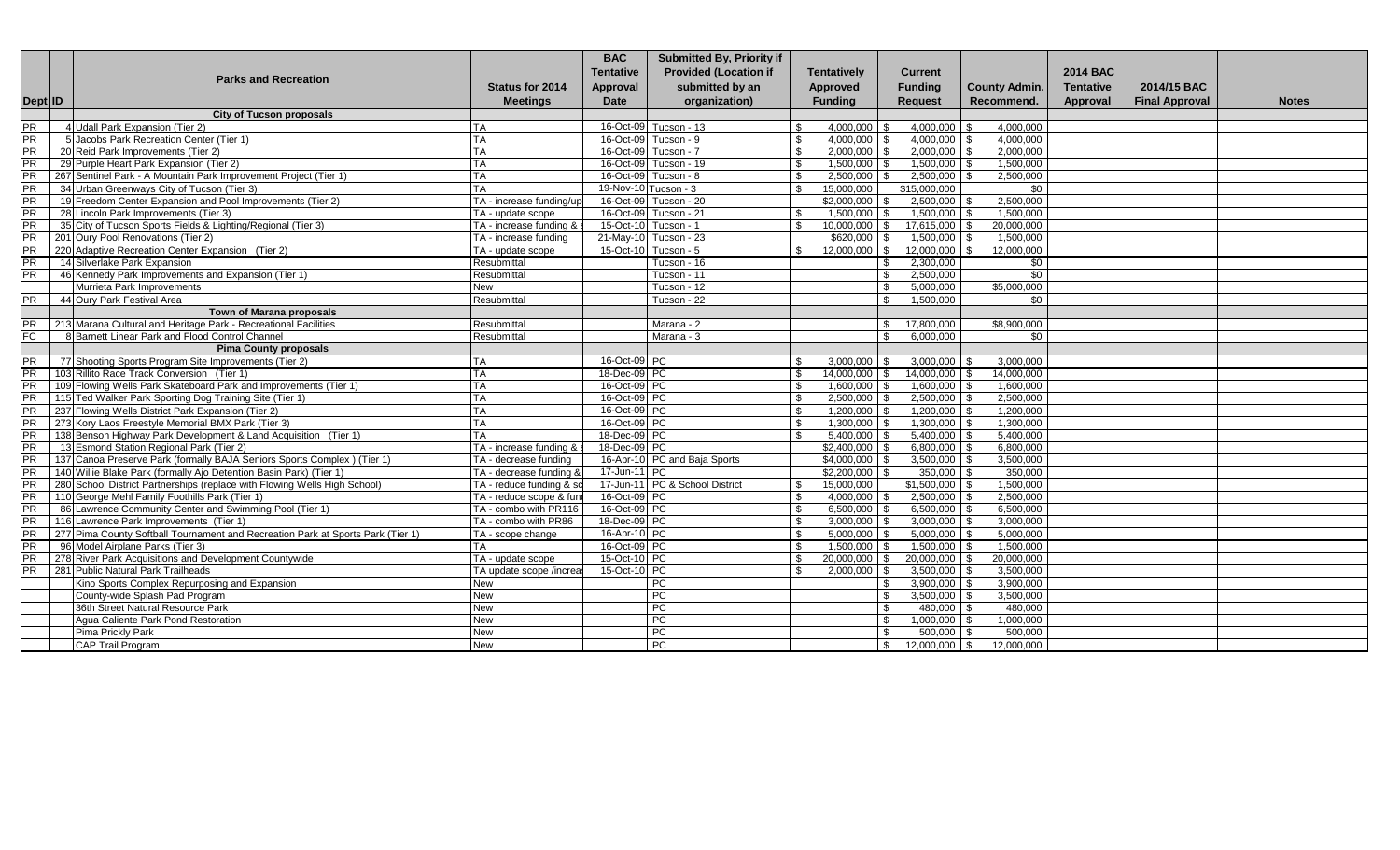| PR        | 181 Sahuarita Pool and Recreation Complex / YMCA (Tier 1)<br>North Santa Cruz Park - Phase II<br>Quail Creek - Veterans Municipal Park Phase II<br>Town of Oro Valley proposals<br>217 James D. Kriegh Park Upgrades (Tier 1)<br>218 Naranja Park Improvements<br><b>Riverfront Park Softball Fields</b><br>City of South Tucson proposals | TA - increase funding<br><b>New</b><br><b>New</b><br>TA - increase funding/up<br>Resubmittal<br><b>New</b> | 16-Oct-09 OV - 1 | 16-Apr-10 Sahuarita - 1<br>Sahuarita - 3<br>Sahuarita - 2<br>$OV - 3$ | $$12,652,000$ \ \$<br>\$1,000,000 | 15,880,500 \$<br>3,000,000<br>3,900,000<br>3,000,000 | 15,000,000<br>\$0<br>\$0<br>3,000,000 |  |  |
|-----------|--------------------------------------------------------------------------------------------------------------------------------------------------------------------------------------------------------------------------------------------------------------------------------------------------------------------------------------------|------------------------------------------------------------------------------------------------------------|------------------|-----------------------------------------------------------------------|-----------------------------------|------------------------------------------------------|---------------------------------------|--|--|
|           |                                                                                                                                                                                                                                                                                                                                            |                                                                                                            |                  |                                                                       |                                   |                                                      |                                       |  |  |
|           |                                                                                                                                                                                                                                                                                                                                            |                                                                                                            |                  |                                                                       |                                   |                                                      |                                       |  |  |
|           |                                                                                                                                                                                                                                                                                                                                            |                                                                                                            |                  |                                                                       |                                   |                                                      |                                       |  |  |
|           |                                                                                                                                                                                                                                                                                                                                            |                                                                                                            |                  |                                                                       |                                   |                                                      |                                       |  |  |
|           |                                                                                                                                                                                                                                                                                                                                            |                                                                                                            |                  |                                                                       |                                   |                                                      |                                       |  |  |
|           |                                                                                                                                                                                                                                                                                                                                            |                                                                                                            |                  |                                                                       |                                   | 9,000,000                                            | 10,000,000                            |  |  |
|           |                                                                                                                                                                                                                                                                                                                                            |                                                                                                            |                  | $OV - ?$                                                              |                                   | 1,000,000                                            | 1,000,000                             |  |  |
|           |                                                                                                                                                                                                                                                                                                                                            |                                                                                                            |                  |                                                                       |                                   |                                                      |                                       |  |  |
|           | 226 JVYC/Ochoa Gym (Tier 1)                                                                                                                                                                                                                                                                                                                |                                                                                                            |                  | 16-Oct-09 S.Tucson - 5                                                | $1,000,000$ \$                    | 1,000,000                                            | \$0                                   |  |  |
|           | El Paso Southwestern Greenway Construction (S. Tucson portion)                                                                                                                                                                                                                                                                             | <b>New</b>                                                                                                 |                  | S. Tucson - 3                                                         |                                   | $1,500,000$ \ \$                                     | 1,500,000                             |  |  |
|           | Pascua Yaqui Tribe proposals                                                                                                                                                                                                                                                                                                               |                                                                                                            |                  |                                                                       |                                   |                                                      |                                       |  |  |
|           | 228 Lawrence Hiaki Pathway (Tier 1)                                                                                                                                                                                                                                                                                                        |                                                                                                            |                  | 15-Oct-10 Pascua Yaqui                                                | 500,000                           | 500,000                                              | 500,000                               |  |  |
|           | <b>Other Organization proposals</b>                                                                                                                                                                                                                                                                                                        |                                                                                                            |                  |                                                                       |                                   |                                                      |                                       |  |  |
|           | 231 Arizona Velodrome Center - Kino Campus (Tier 3)                                                                                                                                                                                                                                                                                        |                                                                                                            |                  | 19-Nov-10 Perimeter Bicycling (Tucson)                                | $5,000,000$ \$                    | 5,000,000                                            | \$0                                   |  |  |
| <b>FM</b> | 92 Ajo Community Golf Course Improvements                                                                                                                                                                                                                                                                                                  |                                                                                                            |                  | 19-Mar-10 Ajo Golf Course (Unincorp.PC) \$                            | $320,000$ \$                      | 320,000                                              | 320,000                               |  |  |
|           | First Tee of Tucson Youth Golf & Life Skills Center at Crooked Tree Golf Course                                                                                                                                                                                                                                                            | <b>New</b>                                                                                                 |                  | Tucson Conquistadores (Unincorp.PC)                                   |                                   | 800,000                                              | 800,000                               |  |  |
|           |                                                                                                                                                                                                                                                                                                                                            |                                                                                                            |                  |                                                                       | $170,192,000$ \$ 248,645,500 \$   |                                                      | 202,050,000                           |  |  |
|           |                                                                                                                                                                                                                                                                                                                                            |                                                                                                            |                  |                                                                       |                                   |                                                      |                                       |  |  |